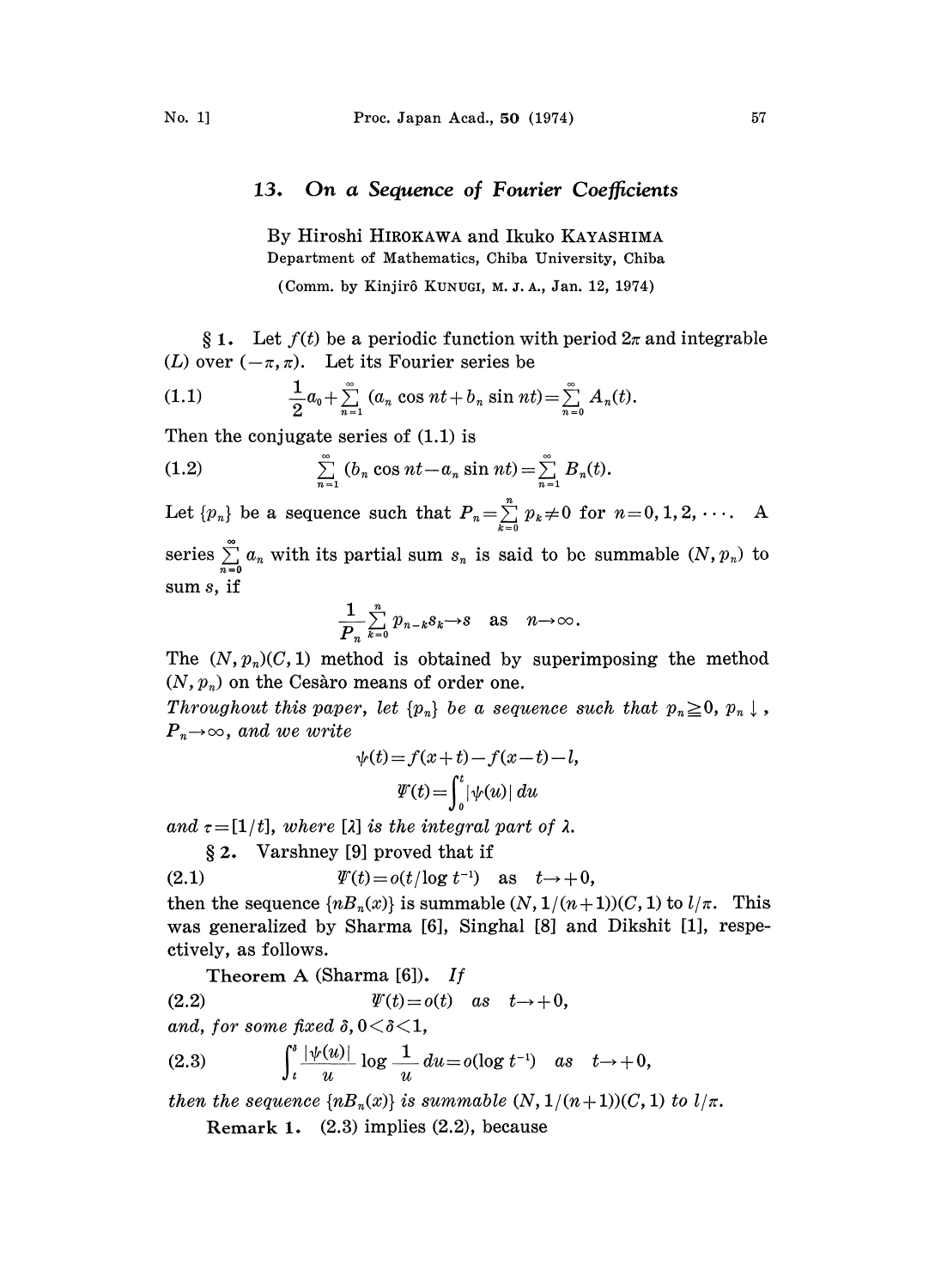$$
\Psi(t) = \int_0^t |\psi(u)| du = \int_0^t \frac{|\psi(u)|}{u} \log \frac{1}{u} \frac{u}{\log u^{-1}} du
$$
  
= 
$$
- \left[ \frac{u}{\log u^{-1}} \int_u^s \frac{|\psi(x)|}{x} \log \frac{1}{x} dx \right]_0^t
$$
  
+ 
$$
\int_0^t \frac{\log u^{-1} + 1}{(\log u^{-1})^2} du \int_u^s \frac{|\psi(x)|}{x} \log \frac{1}{x} dx
$$
  
=  $o(t).$ 

Therefore, we see that the assumption  $(2.2)$  is superfluous.

Theorem B (Singhal [8]). Let  $\alpha(t)$  be a positive non-decreasing function such that  $\log n = O(\alpha(P_n))$ , as  $n \to \infty$ , and  $t/\alpha(t)$  is non-decreasing. If

(2.4) 
$$
\Psi(t) = o(t/\alpha(P_\tau)) \quad as \quad t \to +0,
$$

then the sequence  $\{nB_n(x)\}\$ is summable  $(N, p_n)(C, 1)$  to  $l/\pi$ .

Remark 2. We see, from the proof of Theorem 2 in [3], that the assumption on monotone of  $\alpha(t)$  is superfluous.

Remark 3. Singhal has written his theorem with

 $\psi(t) = o(t/\log t^{-1})$  as  $t \rightarrow +0$ ,

instead of  $(2.4)$ . But he has proved his theorem under the condition (2.4).

Theorem C (Dikshit [1]). Let  $\beta(t)$  be a non-negative non-decreas-Theorem C (Dikshit [1]). Let  $\beta(t)$  be a non-negation such that  $\beta(n)$  log  $n=O(P_n)$ , as  $n\rightarrow\infty$ . If  $\text{arg}$  function such that  $\beta(n)$  log  $n = O(P_n)$ , as  $n \to \infty$ .<br>
(2.5)  $\text{Var}(t) = o(t\beta(1/t)/P_r)$  as  $t \to +0$ ,

then the sequence  $\{nB_n(x)\}\$ is summable  $(N, p_n)(C, 1)$  to  $l/\pi$ .

Remark 4. If Theorem C holds, then Theorem B also holds and conversely, when  $\beta(1/t)/\beta(\tau)=O(1)$  as  $t\rightarrow+0$ , if Theorem B holds, then Theorem C also holds. (See [3], Theorem 2.)

Theorem D (Dikshit [1]). Let  $\gamma(t)$  be a non-negative function such that (i)  $\{\gamma(t)/(t \log t)\}\)$  is monotonic, (ii)  $\gamma(t)=O(\log t), t\rightarrow\infty$  and (iii)

(2.6) 
$$
\sum_{k=2}^{n} \gamma(k) P_k / (k \log k) = O(P_n), \text{ as } n \to \infty.
$$

1/

(2.7) 
$$
\Psi(t) = o(t\gamma(1/t)/\log t^{-1}) \text{ as } t \to +0,
$$

then the sequence  $\{nB_n(x)\}\$ is summable  $(N, p_n)(C, 1)$  to  $l/\pi$ .

Remark 5. After the proof of Theorem 2 below, we see hat the condition (ii) is superfluous. And Theorem in which  $\gamma(t)=1$  is due to Singh [7].

The main result of this paper is the following theorem which includes all he results mentioned above.

**Theorem 1.** Let  $p(t)$  be monotone non-increasing and positive for  $t \geq 0$ . Let  $p_n = p(n)$  and let

(2.8) 
$$
P(t) = \int_0^t p(u) du \to \infty \quad as \quad t \to +\infty.
$$

If, for some fixed  $\delta$ ,  $0 < \delta < 1$ ,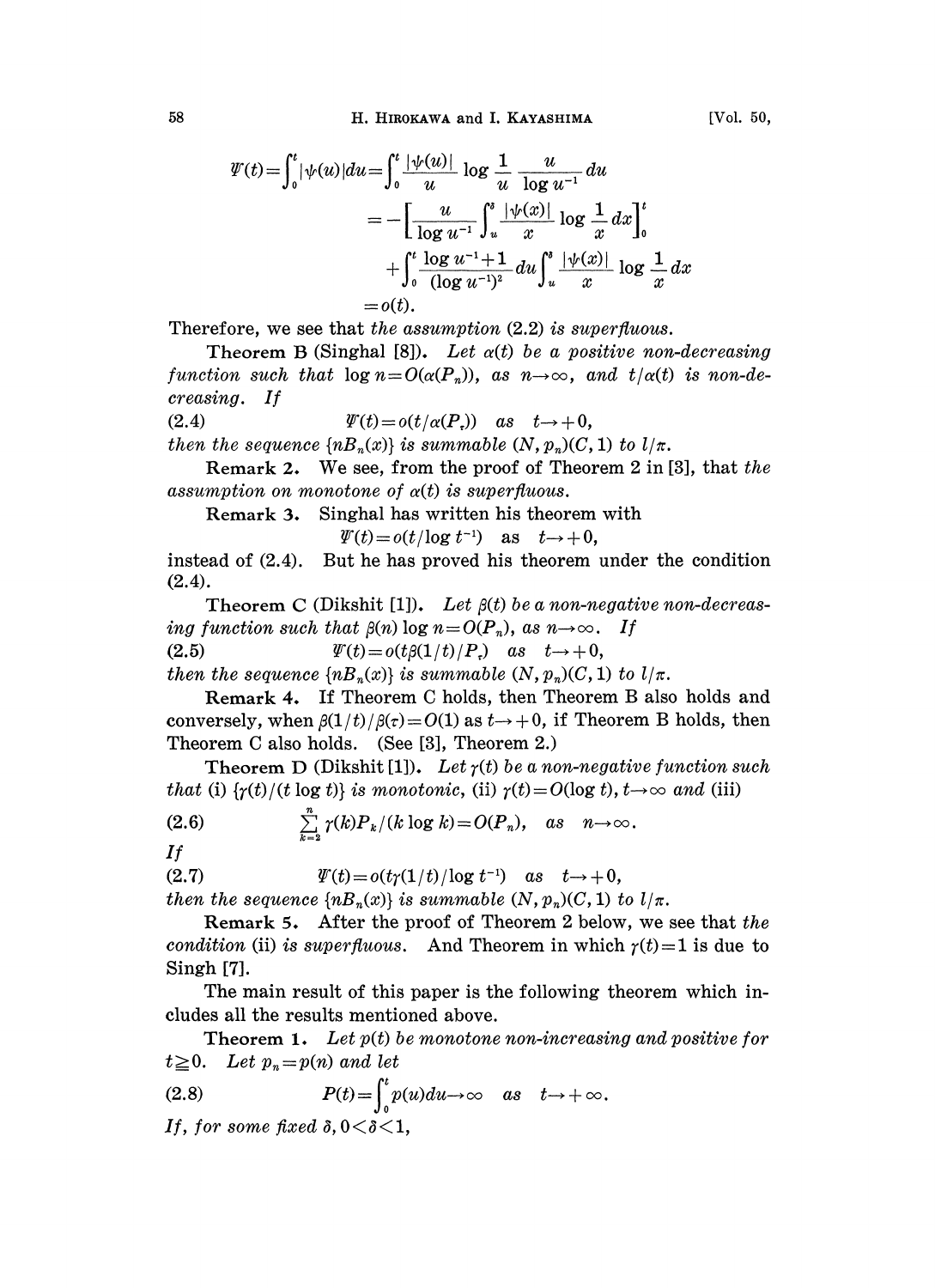No. 1] Sequence of Fourier Coefficients 59

(2.9) 
$$
\int_{1/n}^{s} \Psi(t) \frac{d}{dt} \frac{P(1/t)}{t} dt = o(P_n) \text{ as } n \to \infty,
$$

then the sequence  $\{nB_n(x)\}\$ is summable  $(N, p_n)(C, 1)$  to  $l/\pi$ .

Theorem 2. If Theorem <sup>1</sup> holds, then Theorems A, B, C and D also hold.

Corollary 1. Let 
$$
\alpha(t)
$$
 be a positive function such that  

$$
\int_{1/n}^{s} \frac{P_t}{\alpha(P_t)} \frac{1}{t} dt = O(P_n), \qquad 0 < \delta < 1.
$$

 $If$ 

$$
\varPsi(t)=o(t/\alpha(P_\circ))\quad as\quad t{\rightarrow}+0,
$$

then the sequence  $\{nB_n(x)\}\$ is summable  $(N, p_n)(C, 1)$  to  $l/\pi$ . This is contained in the result of Theorem I (see [3], pp. 305-306), but this includes Theorem B.

Corollary 2. Let  $\beta(t)$  be a positive integrable function such that

$$
\int_{\eta}^{n} u^{-1}\beta(u)du = O(P_n) \quad as \quad n \to \infty, \quad \textit{for any fixed } \eta > 0.
$$

If

 $\psi(t) = o(t\beta(1/t)/P)$  as  $t \rightarrow +0$ ,

then the sequence  $\{n B_n(x)\}\$ is summable  $(N, p_n)(C, 1)$  to  $l/\pi$ . This is also contained in the result of Theorem 1, but this includes Theorem C (see [2], p. 450). Further we see that this includes Corollary 1 and conversely, when  $\beta(1/t) \sim \beta(\tau)$  as  $t \rightarrow +0$ , Corollary 1 includes Corollary 2.

§ 3. Proof of Theorem 1. From the method of Mohanty and Nanda [4], we have

$$
\frac{1}{n}\sum_{k=1}^n\,k B_k(x)-\frac{l}{\pi}=\frac{1}{\pi}\int_0^s\psi(t)\Big\{\frac{\sin nt}{nt^2}-\frac{\cos nt}{t}\Big\}dt+o(1),
$$

by Riemann-Lebesgue's theorem. Since the  $(N, p_n)$  method is regular, in order to prove our theorem it is sufficient to show that

(3.1) 
$$
\frac{1}{P_n} \sum_{k=1}^n p_{n-k} \frac{1}{\pi} \int_0^s \psi(t) \left\{ \frac{\sin kt}{kt^2} - \frac{\cos kt}{t} \right\} dt
$$

$$
= \int_0^s \psi(t) N_n(t) dt = o(1),
$$

where

$$
N_n(t) = \frac{1}{\pi P_n} \sum_{k=1}^n p_{n-k} \left\{ \frac{\sin kt}{kt^2} - \frac{\cos kt}{t} \right\}
$$

(3.2)  $= \begin{cases} U(n) & (0 < t \leq 1/n) \\ O(P_1/tP_n) & (0 < t \leq \pi) \end{cases}$ 

(For these estimations, see Singh's [7], p. 441 or Singhal's [8], pp. 273- 274.) Now we write

$$
\int_0^s \psi(t) N_n(t) dt = \left( \int_0^{1/n} + \int_{1/n}^{t} \psi(t) N_n(t) dt = I_1 + I_2, \text{ say.}
$$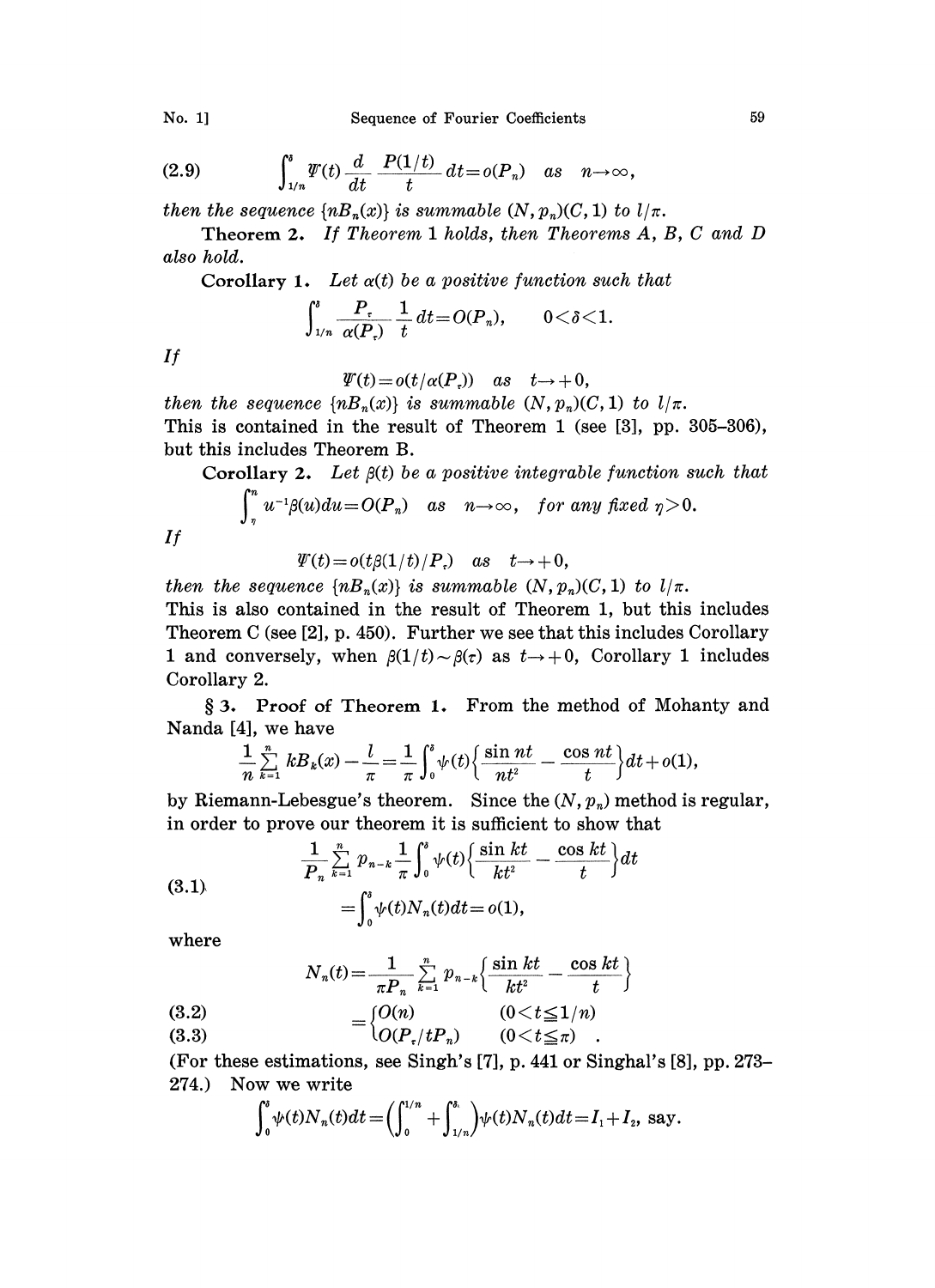From Rajagopal's lemma ([5], Lemma (a)), (2.8) and (2.9) together imply

$$
\psi(t) = o(t) \quad \text{as} \quad t \to +0.
$$

Hence, by  $(3.2)$ , we have

$$
I_1 = O(n) \Big( \int_0^{1/n} |\psi(t)| \, dt \Big) = o(1).
$$

Next, by  $(3.3)$  and  $(2.9)$ , we have

$$
I_2 = O\left(\int_{1/n}^s |\psi(t)| \frac{P_r}{t P_n} dt\right) = O\left(\int_{1/n}^s |\psi(t)| \frac{P(1/t)}{t P_n} dt\right)
$$
  
=  $O\left(\left[\Psi(t) \frac{P(1/t)}{t P_n}\right]_{1/n}^s\right) + O\left(\frac{1}{P_n}\int_{1/n}^s \Psi(t) \left|\frac{d}{dt} \frac{P(1/t)}{t}\right| dt\right)$   
=  $o(1)$ .

Therefore we have (3.1) and the proof of Theorem <sup>1</sup> is complete.

4. Proof of Theorem 2. For the proof, since, by Remark 4, Theorem C includes Theorem B, it is sufficient to prove that the conditions of Theorems A, C and D, respectively, imply the one of Theorem 1. We define a function  $p(t)$  by

 $p(t)=p_n$  for  $n \le t < n+1$ ,  $n=0,1,2,\ldots$ .

Further define a function  $P(t)$  as in (2.8). Then the function  $p(t)$  is monotone non-increasing and positive for  $t\geq 0$ . And  $P(t)\to\infty$  as  $t\to\infty$ . Furthermore, we get,  $P_{\tau} \sim P(1/t)$  and  $1/tp(1/t) \sim P(1/t)$  as  $t \to +0$ . Here, we want to show that the condition (2.9) is satisfied under the assumption.

Concerning Theorem A, since  $(P(1/t)/t)' = O(P(1/t)/t^2)$ =  $O((\log t^{-1})/t^2)$ , we have

$$
\int_{1/n}^{s} \Psi(t) \frac{d}{dt} \frac{P(1/t)}{t} dt = O\left(\int_{1/n}^{s} \Psi(t) \frac{\log t^{-1}}{t^2} dt\right)
$$
  
\n
$$
= O\left(\int_{1/n}^{s} \frac{\log t^{-1}}{t^2} dt \int_{0}^{t} |\psi(u)| du\right)
$$
  
\n
$$
= O\left(\int_{1/n}^{s} |\psi(u)| du \int_{u}^{s} \frac{\log t^{-1}}{t^2} dt + \int_{0}^{1/n} |\psi(u)| du \int_{1/n}^{s} \frac{\log t^{-1}}{t^2} dt\right)
$$
  
\n
$$
= O\left(\int_{1/n}^{s} |\psi(u)| \log \frac{1}{u} du \int_{u}^{s} \frac{1}{t^2} dt\right) + O\left(\int_{0}^{1/n} |\psi(u)| du (\log n) \int_{1/n}^{s} \frac{1}{t^2} dt\right)
$$
  
\n
$$
= O\left(\int_{1/n}^{s} \frac{|\psi(u)|}{u} \log \frac{1}{u} du\right) + O(\Psi(1/n)n \log n)
$$
  
\n
$$
= o(\log n)
$$
  
\n
$$
= o(P_n),
$$
  
\n
$$
= o(P_n),
$$

from  $(2.3)$  and  $(2.2)$ . Thus the condition  $(2.9)$  is satisfied. Next, concerning Theorem C, we have, from  $(2.5)$ ,

$$
\int_{1/n}^{s} \Psi(t) \frac{d}{dt} \frac{P(1/t)}{t} dt = O\left(\int_{1/n}^{s} \Psi(t) \frac{P(1/t)}{t^2} dt\right)
$$
  
=  $o\left(\int_{1/n}^{s} \frac{t \beta(1/t)}{P_{\tau}} \frac{P(1/t)}{t^2} dt\right)$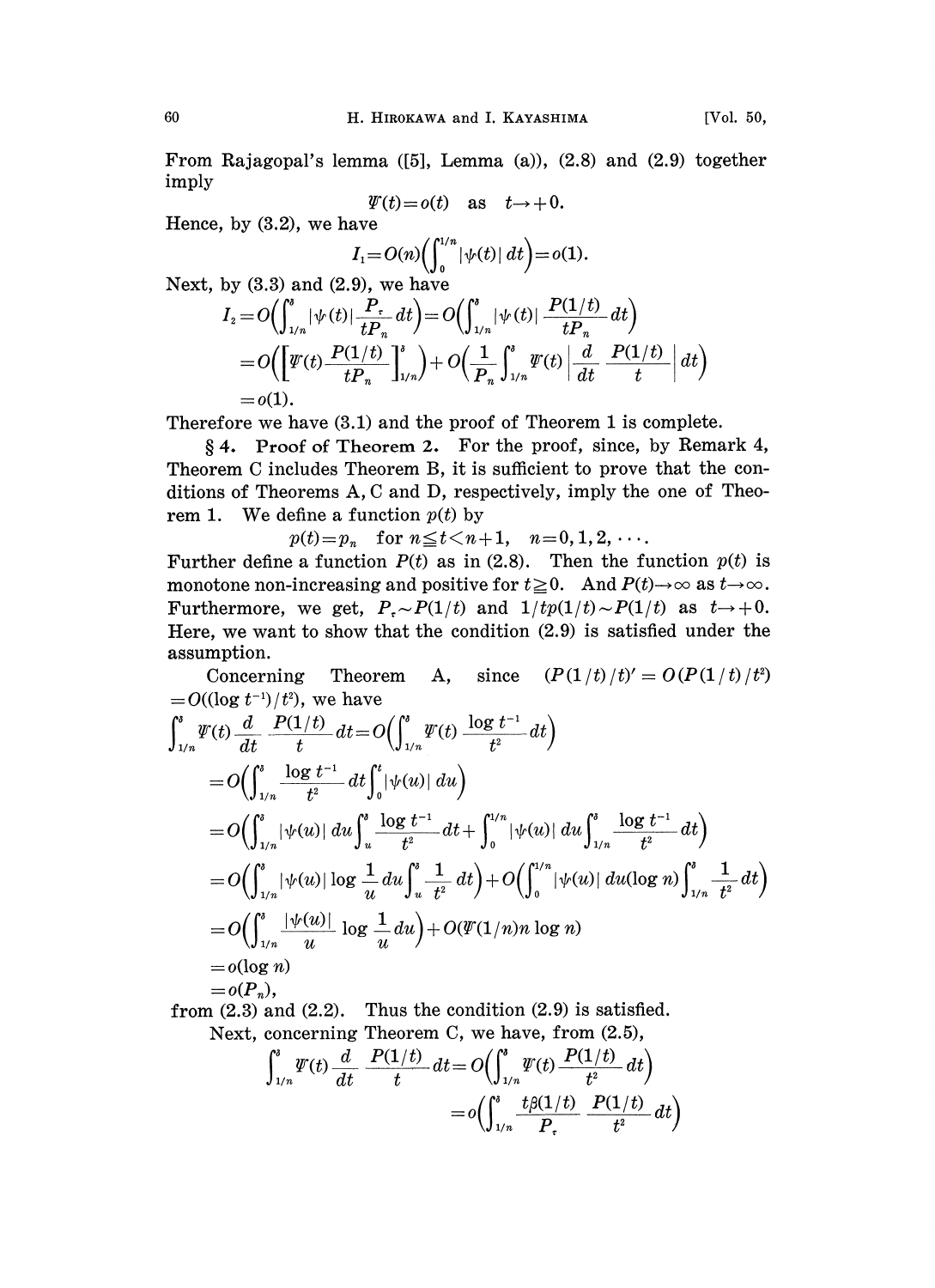$$
=o\left(\int_{1/n}^s \frac{1}{t}\,\beta\left(\frac{1}{t}\right)dt\right) =o(\beta(n)\log n) =o(P_n),
$$

since the function  $\beta(t)$  is non-decreasing. Thus the condition (2.9) is satisfied.

Lastly, concerning Theorem D, we have, from (2.7) and (2.6),

$$
\int_{1/n}^s \Psi(t) \frac{d}{dt} \frac{P(1/t)}{t} dt = O\left(\int_{1/n}^s \Psi(t) \frac{P(1/t)}{t^2} dt\right)
$$
  
\n
$$
= o\left(\int_{1/n}^s \frac{t\gamma(1/t)}{\log t^{-1}} \frac{P(1/t)}{t^2} dt\right)
$$
  
\n
$$
= o\left(\int_{1/n}^s \frac{\gamma(1/t)P(1/t)}{t \log t^{-1}} dt\right)
$$
  
\n
$$
= o\left(\int_{1/\delta}^n \frac{\gamma(u)P(u)}{u \log u} du\right)
$$
  
\n
$$
= o\left(\sum_{k=2}^n \frac{\gamma(k)P_k}{k \log k}\right)
$$
  
\n
$$
= o(P_n),
$$

since the function  $r(t)/(t \log t)$  is monotone. Thus the condition (2.9) is satisfied.

Therefore, the proof of Theorem 2 is complete.

5. The proof of Theorem 2 together with known theorems ([5], Theorem 1 and [3], Theorem 1) shows that the following theorems are obtained. In the rest of this paper, we use the following notations.

$$
g(t) = \frac{1}{2} \{ f(x+t) + f(x-t) - 2f(x) \}, \qquad G(t) = \int_0^t |g(u)| \, du,
$$
  

$$
h(t) = \frac{1}{2} \{ f(x+t) - f(x-t) \}, \qquad H(t) = \int_0^t |h(u)| \, du.
$$

Theorem 3. Under the conditions of Theorem A, if we replace  $\psi(t)$  by  $g(t)$  and  $\varPsi(t)$  by  $G(t)$ , then the series  $\sum\limits_{n=0} A_n(x)$  is summable  $(N, 1/(n+1))$  to  $f(x)$ .

Theorem 4. Under the conditions of Theorem A, if we replace  $\psi(t)$  by h(t) and  $\Psi(t)$  by H(t), then the series  $\sum_{n=1}^{\infty} B_n(x)$  is summable  $(N, 1/(n+1))$  to

(5.1) 
$$
\bar{f}(x) = \frac{1}{\pi} \int_0^{\pi} h(u) \cot \frac{u}{2} du
$$

provided that this integral exists as a Cauchy integral at origin.

- Theorem 5. Under the conditions of Theorem D, if we replace
- $\varPsi(t)$  by  $G(t)$ , then the series  $\sum_{n=0}^{\infty} A_n(x)$  is summable  $(N, p_n)$  to  $f(x)$ . Theorem 6. Under the conditions of Theorem D, if we replace  $\Psi(t)$